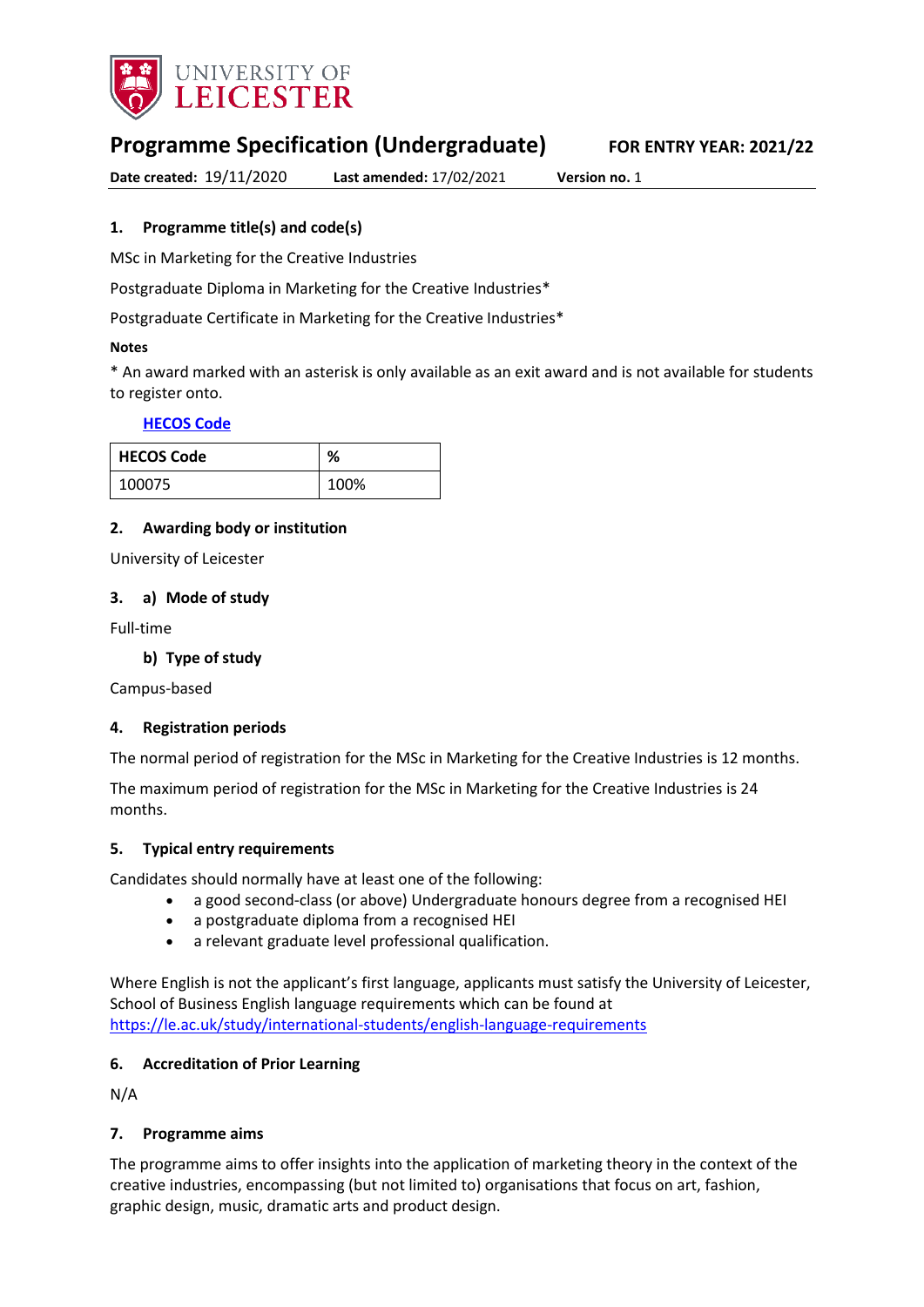### **8. Reference points used to inform the programme specification**

- QAA Benchmarking Statement
- Framework for Higher Education Qualifications (FHEQ)
- UK Quality Code for Higher Education
- **•** [University Learning](https://www2.le.ac.uk/offices/sas2/quality/learnteach) Strategy
- **•** [University Assessment Strategy](https://www2.le.ac.uk/offices/sas2/quality/learnteach)
- University of Leicester Periodic Developmental Review Report
- External Examiners' reports (annual)
- United Nations Education for Sustainable Development Goals
- Student Destinations Data

### **9. Programme Outcomes**

Unless otherwise stated, programme outcomes apply to all awards specified in [1.](#page-0-0) Programme title(s).

### **Discipline specific knowledge and competencies**

i) Knowledge

| <b>Intended Learning</b><br><b>Outcomes</b>                                                                                                                                                                                                                                                                                                                                                       | <b>Teaching and Learning Methods</b>                                                                                   | <b>How Demonstrated?</b>                                                 |
|---------------------------------------------------------------------------------------------------------------------------------------------------------------------------------------------------------------------------------------------------------------------------------------------------------------------------------------------------------------------------------------------------|------------------------------------------------------------------------------------------------------------------------|--------------------------------------------------------------------------|
| <b>Certificate</b>                                                                                                                                                                                                                                                                                                                                                                                | <b>Certificate</b>                                                                                                     | <b>Certificate</b>                                                       |
| Graduates should possess a<br>sound knowledge of the key<br>principles and practices in i)<br>Marketing management and<br>ii) Market Research.<br>Graduates should<br>demonstrate ability to<br>critique and comprehend<br>theories in (i) Consumption<br>for the Creative Industries (ii)<br>Research Methods for<br>Marketing and (iii) Strategies<br>for Creative Marketing and<br>Innovation. | Lectures, seminars, directed<br>reading, guided independent<br>study, assignment feedback:<br>formative and summative. | Essay assignments (formative and<br>summative), written<br>examinations. |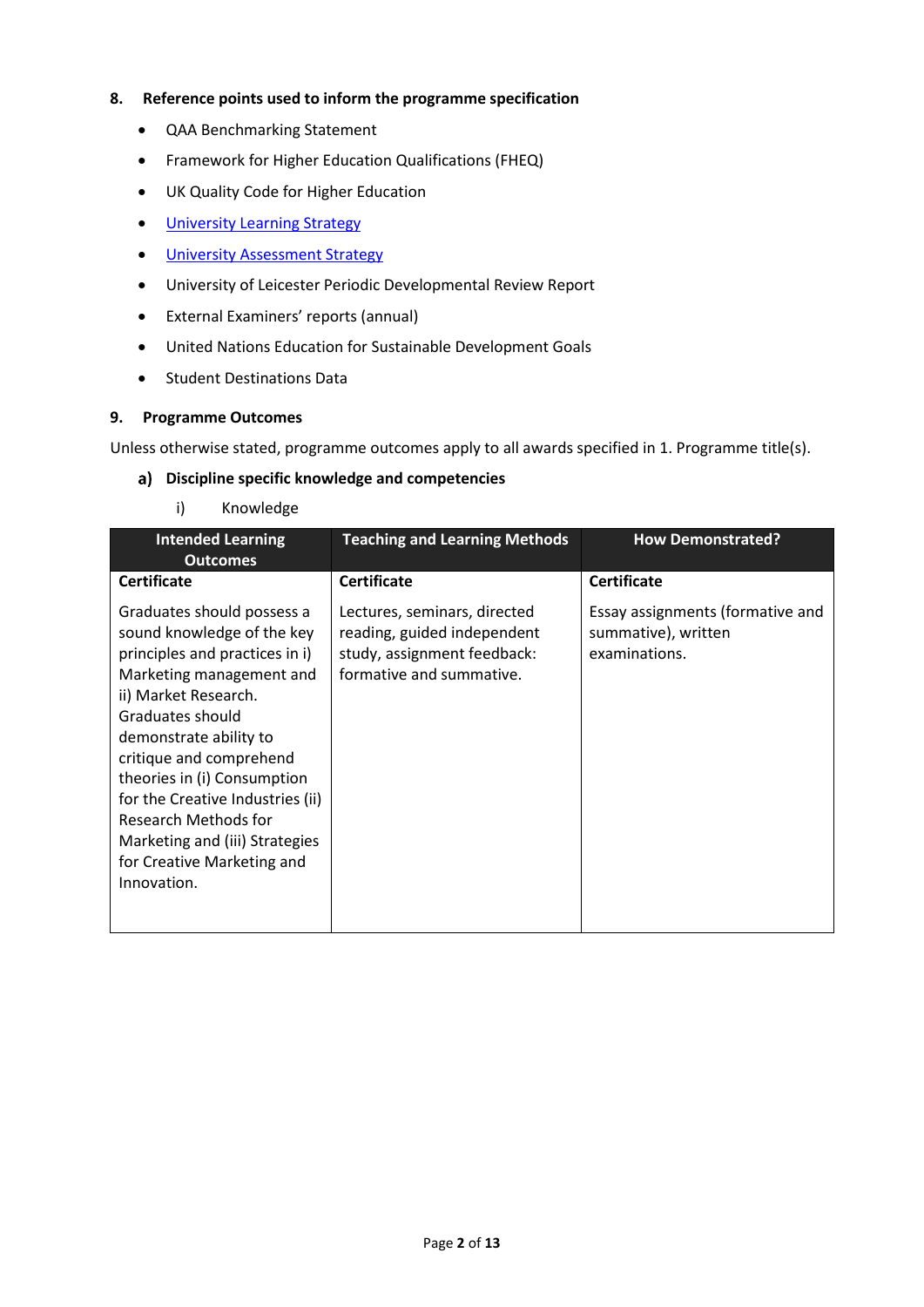| <b>Intended Learning</b><br><b>Outcomes</b>                                                                                                                                                                                                                                                                | <b>Teaching and Learning Methods</b>                                                                            | <b>How Demonstrated?</b>                                                                                                                    |
|------------------------------------------------------------------------------------------------------------------------------------------------------------------------------------------------------------------------------------------------------------------------------------------------------------|-----------------------------------------------------------------------------------------------------------------|---------------------------------------------------------------------------------------------------------------------------------------------|
| <b>Diploma</b>                                                                                                                                                                                                                                                                                             | <b>Diploma</b>                                                                                                  | <b>Diploma</b>                                                                                                                              |
| In addition to the above,<br>graduates should possess a<br>sound knowledge of the<br>theories and their<br>application in areas of (i)<br>Consumption and the<br>Creative Industries and (ii)<br><b>Research Methods for</b><br>Marketing and (iii) Strategies<br>for Creative Marketing and<br>Innovation | As above                                                                                                        | As above                                                                                                                                    |
| <b>Masters</b>                                                                                                                                                                                                                                                                                             | <b>Masters</b>                                                                                                  | <b>Masters</b>                                                                                                                              |
| In addition to the above<br>students should possess<br>knowledge of quantitative<br>and qualitative methods and<br>methodologies used to<br>research marketing<br>management.                                                                                                                              | In addition to the above:<br>completion of an independent<br>research project culminating in a<br>dissertation. | In addition to the above: research<br>proposal; dissertation; Group<br>work (e.g in MN7010, MN7016<br>and MN7017) and individual<br>essays. |

## ii) Concepts

| <b>Intended Learning</b><br><b>Outcomes</b>                                                                                                                                                                                                                             | <b>Teaching and Learning Methods</b>                                                                                                    | <b>How Demonstrated?</b>                                                |
|-------------------------------------------------------------------------------------------------------------------------------------------------------------------------------------------------------------------------------------------------------------------------|-----------------------------------------------------------------------------------------------------------------------------------------|-------------------------------------------------------------------------|
| <b>Certificate</b>                                                                                                                                                                                                                                                      | <b>Certificate</b>                                                                                                                      | <b>Certificate</b>                                                      |
| Graduates should be able to<br>comprehend and critique<br>core marketing concepts<br>such as: the marketing mix,<br>segmentation, targeting and<br>positioning; qualitative and<br>quantitative market research<br>and key Consumer Behaviour<br>models and frameworks. | Lectures, seminars, directed<br>reading, guided independent<br>study, private-study, assignment<br>feedback: formative and<br>summative | Essay assignments (formative and<br>summative), written<br>examinations |
| In addition, graduates should<br>also be able to demonstrate<br>evidence of wider reading<br>and critical appraisal of<br>Marketing Theory.                                                                                                                             |                                                                                                                                         |                                                                         |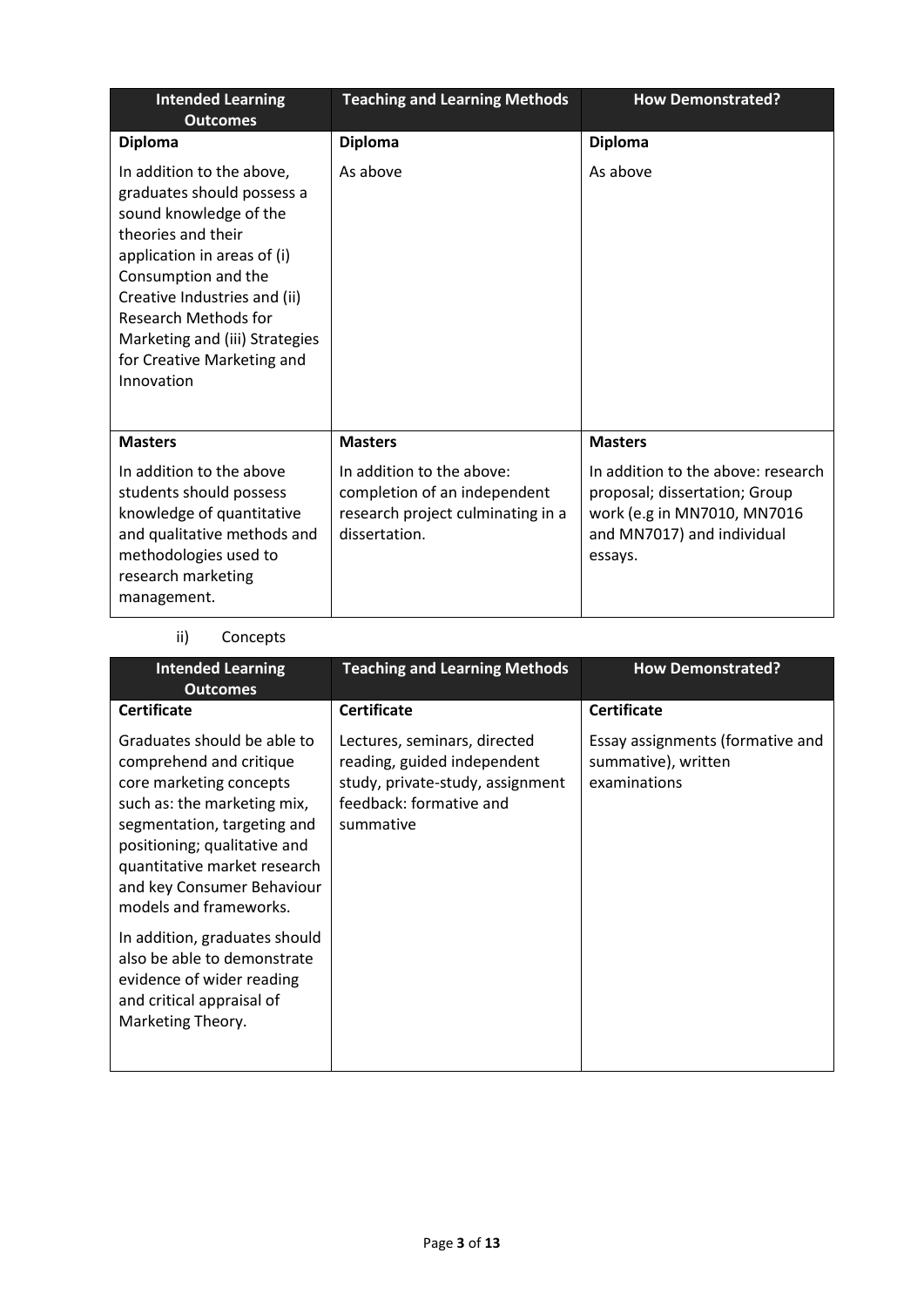| <b>Intended Learning</b><br><b>Outcomes</b>                                                                                                                                                                                                                                                                                                                                                                                                                                                                                                                        | <b>Teaching and Learning Methods</b>                                                                | <b>How Demonstrated?</b>                                               |
|--------------------------------------------------------------------------------------------------------------------------------------------------------------------------------------------------------------------------------------------------------------------------------------------------------------------------------------------------------------------------------------------------------------------------------------------------------------------------------------------------------------------------------------------------------------------|-----------------------------------------------------------------------------------------------------|------------------------------------------------------------------------|
| <b>Diploma</b>                                                                                                                                                                                                                                                                                                                                                                                                                                                                                                                                                     | <b>Diploma</b>                                                                                      | <b>Diploma</b>                                                         |
| In addition to the above,<br>graduates should be able to<br>explain and critique core<br>concepts in Consumption<br>and the Creative Industries<br>as well as Strategies for<br>Creative Marketing and<br>Innovation.                                                                                                                                                                                                                                                                                                                                              | As above                                                                                            | As above                                                               |
| <b>Masters</b>                                                                                                                                                                                                                                                                                                                                                                                                                                                                                                                                                     | <b>Masters</b>                                                                                      | <b>Masters</b>                                                         |
| In addition to both of the<br>above, graduates should be<br>able to explain and critique<br>core concepts in research<br>methodology underpinning<br>the social sciences. This<br>includes differentiating<br>between positivism and<br>interpretivism; discussing the<br>differences between<br>probability and non-<br>probability sampling; making<br>informed comparisons<br>between parametric and<br>non-parametric statistical<br>tests and defending the<br>choices, assumptions and<br>difficulties involved in<br>carrying out this type of<br>research. | In addition to the above: the<br>dissertation supervision process<br>(1-to-1), independent research | In addition to the above the<br>research proposal and<br>dissertation. |

# iii) Techniques

| <b>Intended Learning</b><br><b>Outcomes</b>                                                                                                                                                                                                                     | <b>Teaching and Learning Methods</b>                                                                                             | <b>How Demonstrated?</b>                                                |
|-----------------------------------------------------------------------------------------------------------------------------------------------------------------------------------------------------------------------------------------------------------------|----------------------------------------------------------------------------------------------------------------------------------|-------------------------------------------------------------------------|
| <b>Certificate and Diploma</b>                                                                                                                                                                                                                                  | <b>Certificate and Diploma</b>                                                                                                   | <b>Certificate and Diploma</b>                                          |
| Be able to demonstrate<br>knowledge of key theories<br>and concepts; be able to<br>select relevant material from<br>academic readings and<br>demonstrate familiarity with<br>the conventions of academic<br>writing and associated<br>bibliographic techniques. | Assignment feedback: formative<br>and summative; directed<br>reading, guided independent<br>study independent study,<br>seminars | Essay assignments (formative and<br>summative), written<br>examinations |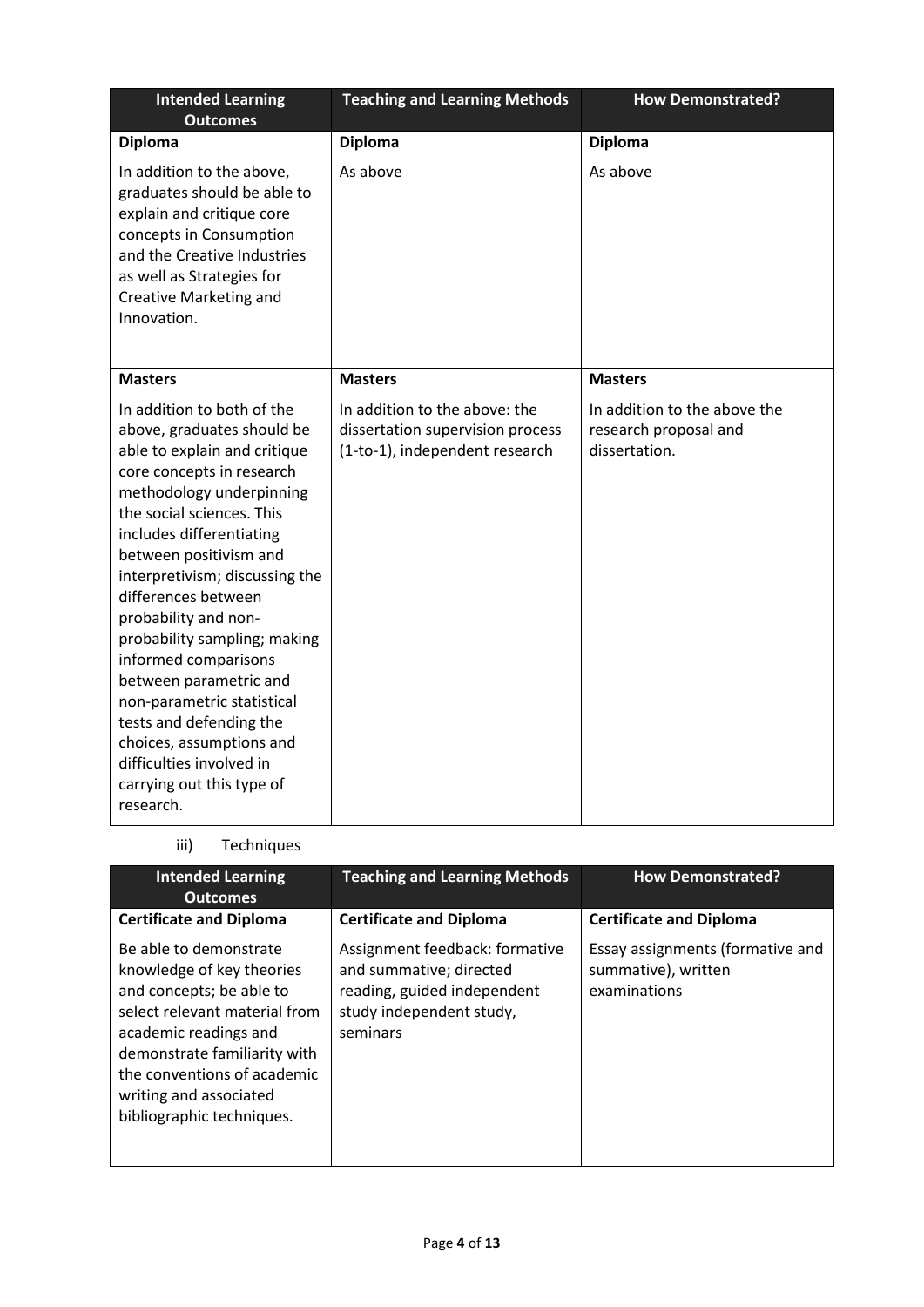| <b>Intended Learning</b><br><b>Outcomes</b>                                                                                                                                                                                                                                                                                                                                                                                                                                                                                            | <b>Teaching and Learning Methods</b>                                                                                                                                                             | <b>How Demonstrated?</b>                                               |
|----------------------------------------------------------------------------------------------------------------------------------------------------------------------------------------------------------------------------------------------------------------------------------------------------------------------------------------------------------------------------------------------------------------------------------------------------------------------------------------------------------------------------------------|--------------------------------------------------------------------------------------------------------------------------------------------------------------------------------------------------|------------------------------------------------------------------------|
| <b>Masters</b>                                                                                                                                                                                                                                                                                                                                                                                                                                                                                                                         | <b>Masters</b>                                                                                                                                                                                   | <b>Masters</b>                                                         |
| In addition to the above,<br>graduates should be able to<br>demonstrate mastery of a<br>range of methodological<br>tools used to investigate<br>topics in marketing<br>management (including,<br>interviews, questionnaires,<br>focus groups, ethnographic<br>research). Graduates should<br>be able to differentiate the<br>conditions when either<br>qualitative or quantitative<br>data analysis should be used<br>and/or be able to identify<br>the conditions under which it<br>is appropriate to combine<br>different techniques | In addition to the above: the<br>dissertation supervision process<br>(1-to-1), independent research,<br>lectures and seminars designed<br>to support the preparation of the<br>research proposal | In addition to the above the<br>research proposal and<br>dissertation. |

## iv) Critical analysis

| <b>Intended Learning</b><br><b>Outcomes</b>                                                                                                     | <b>Teaching and Learning Methods</b>                                                                                                                                               | <b>How Demonstrated?</b>                                                                                  |
|-------------------------------------------------------------------------------------------------------------------------------------------------|------------------------------------------------------------------------------------------------------------------------------------------------------------------------------------|-----------------------------------------------------------------------------------------------------------|
| Certificate, Diploma,<br><b>Masters</b><br>Ability to identify and apply<br>relevant concepts and<br>techniques with<br>independence and rigour | <b>Certificate and Diploma</b><br>Lectures, seminars, assignment<br>feedback: formative and<br>summative; directed reading,<br>guided independent study<br>private-study, seminars | <b>Certificate and Diploma</b><br>Essay assignments (formative and<br>summative), written<br>examinations |
|                                                                                                                                                 | <b>Masters</b><br>In addition to the above: the<br>dissertation supervision process<br>(1-to-1), independent research                                                              | <b>Masters</b><br>In addition to the above the<br>research proposal and<br>dissertation.                  |

## v) Presentation

| <b>Intended Learning</b><br><b>Outcomes</b>                                                                                                                                     | <b>Teaching and Learning Methods</b>                                                                            | <b>How Demonstrated?</b>                                                                                              |
|---------------------------------------------------------------------------------------------------------------------------------------------------------------------------------|-----------------------------------------------------------------------------------------------------------------|-----------------------------------------------------------------------------------------------------------------------|
| <b>Certificate and Diploma</b>                                                                                                                                                  | <b>Certificate and Diploma</b>                                                                                  | <b>Certificate and Diploma</b>                                                                                        |
| To differentiate between<br>relevant and non-relevant<br>material; professional and<br>academic writing, to write up<br>and deliver written work to a<br>professional standard. | Assignment feedback: formative<br>and summative; directed<br>reading, guided independent<br>study and seminars. | Essay assignments (formative and<br>summative), practical reports<br>(e.g. Market Research), written<br>examinations. |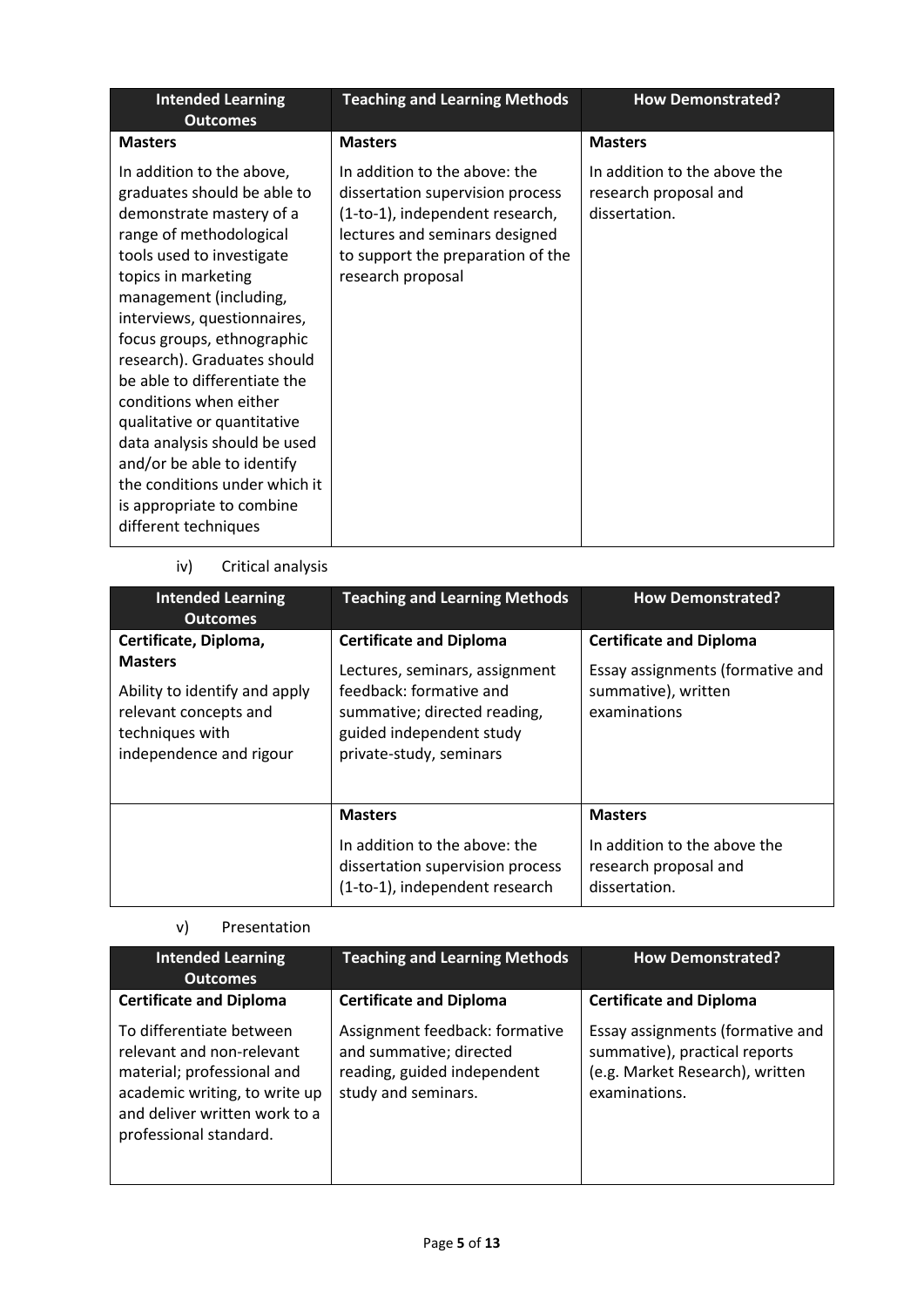| <b>Intended Learning</b><br><b>Outcomes</b>                                                                                                                                                         | <b>Teaching and Learning Methods</b>                                                                | <b>How Demonstrated?</b>                                               |
|-----------------------------------------------------------------------------------------------------------------------------------------------------------------------------------------------------|-----------------------------------------------------------------------------------------------------|------------------------------------------------------------------------|
| <b>Masters</b>                                                                                                                                                                                      | <b>Masters</b>                                                                                      | <b>Masters</b>                                                         |
| In addition to the above, to<br>arrange research material in<br>a manner appropriate to the<br>medium that is to be<br>assessed (i.e. professional<br>report, research proposal or<br>dissertation) | In addition to the above: the<br>dissertation supervision process<br>(1-to-1), independent research | In addition to the above the<br>research proposal and<br>dissertation. |

# vi) Appraisal of evidence

| <b>Intended Learning</b><br><b>Outcomes</b>                                                                                                                                                          | <b>Teaching and Learning Methods</b>                                                                                   | <b>How Demonstrated?</b>                                                   |
|------------------------------------------------------------------------------------------------------------------------------------------------------------------------------------------------------|------------------------------------------------------------------------------------------------------------------------|----------------------------------------------------------------------------|
| <b>Certificate and Diploma</b>                                                                                                                                                                       | <b>Certificate and Diploma</b>                                                                                         | <b>Certificate and Diploma</b>                                             |
| Ability to assess the<br>relevance and quality of a<br>range of primary sources and<br>secondary literature. Ability<br>to analyse a variety of<br>complex marketing and<br>consumer research ideas. | Lectures, seminars, assignment<br>feedback: formative and<br>summative; directed reading,<br>guided independent study. | Essay assignments (formative and<br>summative), written<br>examinations    |
| <b>Masters</b>                                                                                                                                                                                       | <b>Masters</b>                                                                                                         | <b>Masters</b>                                                             |
| In addition to the above,<br>demonstrate an independent<br>level of inquiry at an<br>advanced level                                                                                                  | In addition to the above: the<br>dissertation supervision process<br>(1-to-1), independent research                    | In addition to the above the<br>research proposal and the<br>dissertation. |

# **Transferable skills**

i) Research skills

| <b>Intended Learning</b><br><b>Outcomes</b>                                                                                                                                                                    | <b>Teaching and Learning Methods</b>                                                                                                                                                                            | <b>How Demonstrated?</b>                                           |
|----------------------------------------------------------------------------------------------------------------------------------------------------------------------------------------------------------------|-----------------------------------------------------------------------------------------------------------------------------------------------------------------------------------------------------------------|--------------------------------------------------------------------|
| <b>Certificate and Diploma</b>                                                                                                                                                                                 | <b>Certificate and Diploma</b>                                                                                                                                                                                  | <b>Certificate and Diploma</b>                                     |
| Ability to locate, select and<br>organise relevant evidence<br>for essays; demonstrate an<br>ability to produce logically<br>structured, focused and<br>clearly written essays and<br>market research reports. | Seminars, assignment feedback:<br>formative and summative;<br>directed reading, guided<br>independent study. Workshops<br>in use of marketing resources<br>and information consultations<br>with Library staff. | Essay assignments (formative and<br>summative), practical reports. |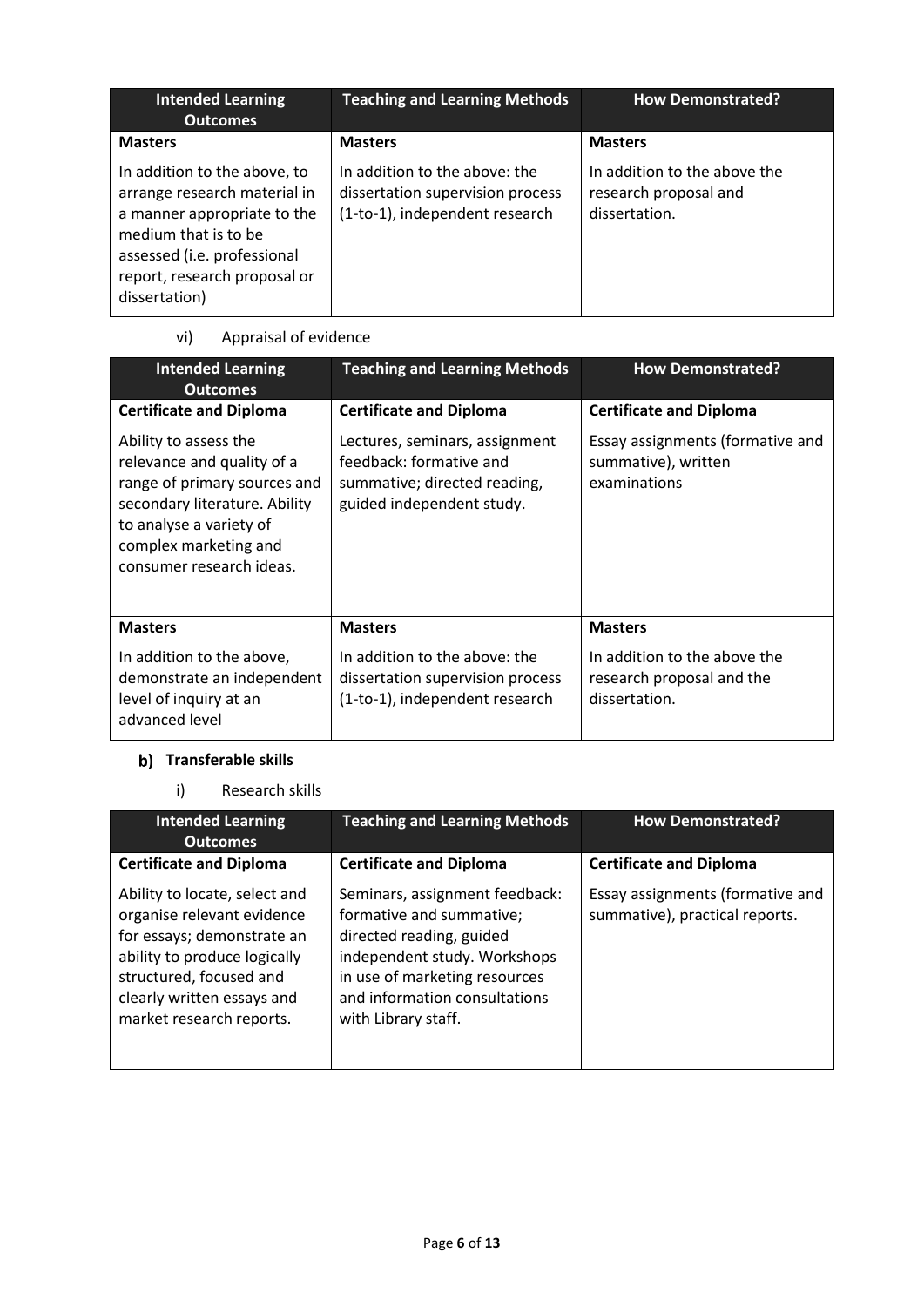| <b>Intended Learning</b><br><b>Outcomes</b>                                                                                                                                                                                                                                                                                                                                                         | <b>Teaching and Learning Methods</b>                                                                       | <b>How Demonstrated?</b>                                              |
|-----------------------------------------------------------------------------------------------------------------------------------------------------------------------------------------------------------------------------------------------------------------------------------------------------------------------------------------------------------------------------------------------------|------------------------------------------------------------------------------------------------------------|-----------------------------------------------------------------------|
| <b>Masters</b>                                                                                                                                                                                                                                                                                                                                                                                      | <b>Masters</b>                                                                                             | <b>Masters</b>                                                        |
| In addition to the above,<br>plan research projects based<br>on focused research<br>questions, conduct<br>significant background<br>research and literature<br>surveys, collect and analyse<br>data which is relevant to<br>research questions, report<br>on findings demonstrating an<br>ability to critique the data<br>from competing viewpoints,<br>construct an informed<br>critical argument. | In addition to the above: the<br>dissertation supervision process<br>(1-to-1) and independent<br>research. | In addition to the above the<br>research proposal and<br>dissertation |

ii) Communication skills

| <b>Intended Learning</b><br><b>Outcomes</b>                                                                                                                                                                                                                               | <b>Teaching and Learning Methods</b>                                                                      | <b>How Demonstrated?</b>                                                                                                                                                                                                                                                 |  |
|---------------------------------------------------------------------------------------------------------------------------------------------------------------------------------------------------------------------------------------------------------------------------|-----------------------------------------------------------------------------------------------------------|--------------------------------------------------------------------------------------------------------------------------------------------------------------------------------------------------------------------------------------------------------------------------|--|
| <b>Certificate and Diploma</b>                                                                                                                                                                                                                                            | <b>Certificate and Diploma</b>                                                                            | <b>Certificate and Diploma</b>                                                                                                                                                                                                                                           |  |
| Critically discuss relevant<br>information in an essay<br>format in response to<br>written questions and case<br>studies; write with clarity<br>and precision; prepare short<br>oral presentations in seminar<br>groups and participating and<br>moderating focus groups. | Assignment feedback: formative<br>and summative; guided<br>independent study and seminars                 | Written skills to be assessed using<br>essay assignments and<br>examinations. Oral skills to be<br>assessed using formative<br>assessment based on informal<br>qualitative feedback on content<br>and performance from lecturer<br>and peers in small group<br>seminars. |  |
| <b>Masters</b>                                                                                                                                                                                                                                                            | <b>Masters</b>                                                                                            | <b>Masters</b>                                                                                                                                                                                                                                                           |  |
| In addition to the above,<br>produce a dissertation that is<br>logically structured and<br>written with clarity and<br>precision.                                                                                                                                         | In addition to the above: the<br>dissertation supervision process<br>(1-to-1) and independent<br>research | In addition to the above the<br>research proposal and<br>dissertation                                                                                                                                                                                                    |  |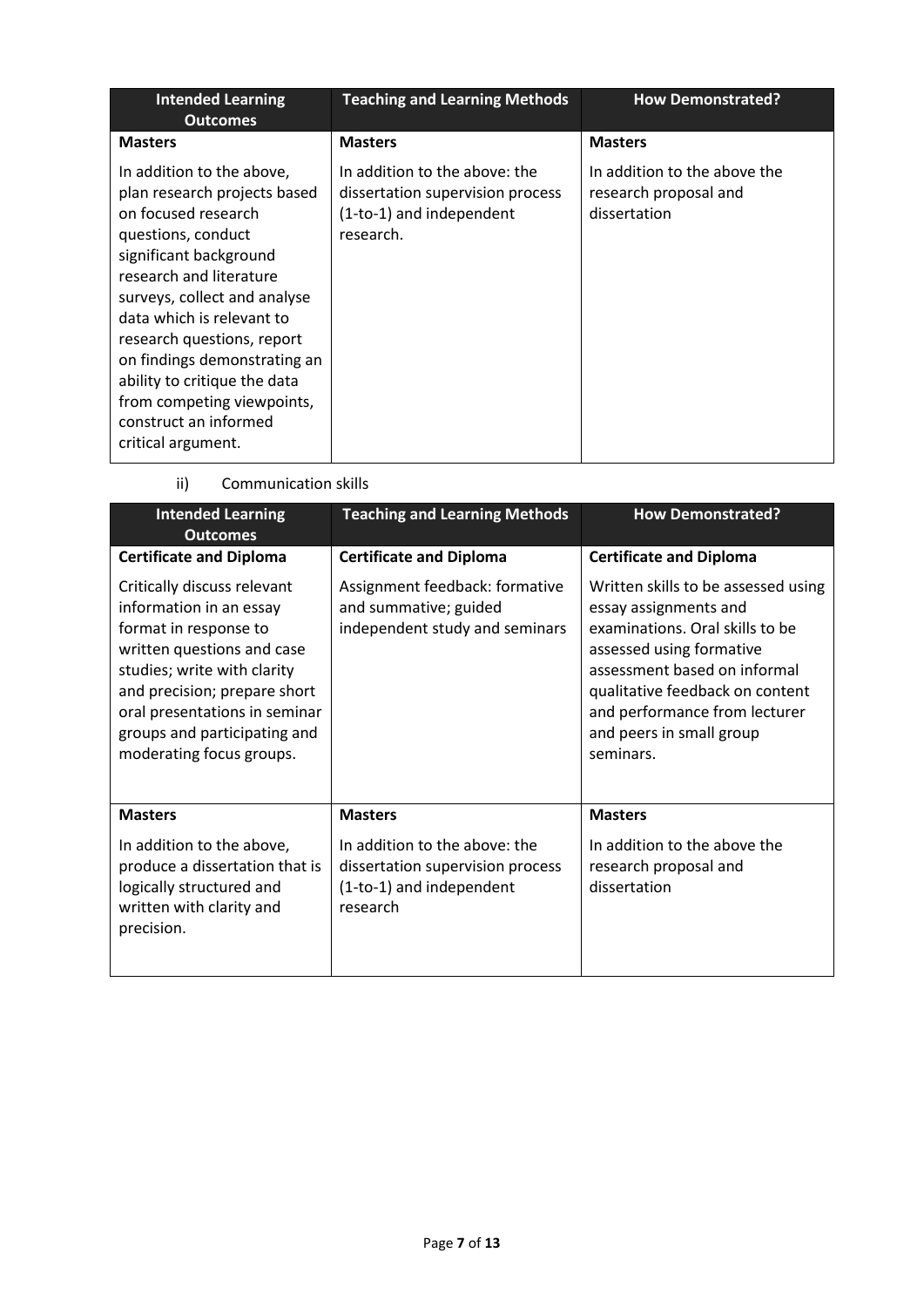iii) Data presentation

| <b>Intended Learning</b><br><b>Outcomes</b>                                                                                                                                 | <b>Teaching and Learning Methods</b>                                                                                                                                                              | <b>How Demonstrated?</b>                                                                   |  |
|-----------------------------------------------------------------------------------------------------------------------------------------------------------------------------|---------------------------------------------------------------------------------------------------------------------------------------------------------------------------------------------------|--------------------------------------------------------------------------------------------|--|
| <b>Certificate and Diploma</b>                                                                                                                                              | <b>Certificate and Diploma</b>                                                                                                                                                                    | <b>Certificate and Diploma</b>                                                             |  |
| Ability to synthesise<br>secondary research data into<br>coherent and sustained<br>written arguments, ability to<br>respond to case studies<br>through professional report. | Assignment feedback: formative<br>and summative; guided<br>independent study                                                                                                                      | Essay assignments (formative and<br>summative), practical report,<br>written examinations. |  |
| <b>Masters</b>                                                                                                                                                              | <b>Masters</b>                                                                                                                                                                                    | <b>Masters</b>                                                                             |  |
| Clearly arrange primary<br>research data into thematic<br>analysis and/or statistical<br>data.                                                                              | In addition to the above: the<br>dissertation supervision process<br>(1-to-1), independent research,<br>lectures and seminars designed<br>to support the preparation of the<br>research proposal. | In addition to the above the<br>research proposal and the<br>dissertation.                 |  |

# iv) Information technology

| <b>Intended Learning</b><br><b>Outcomes</b>                                                                                                                                                                                                                                                                 | <b>Teaching and Learning Methods</b>                                                                                                                                                              | <b>How Demonstrated?</b> |
|-------------------------------------------------------------------------------------------------------------------------------------------------------------------------------------------------------------------------------------------------------------------------------------------------------------|---------------------------------------------------------------------------------------------------------------------------------------------------------------------------------------------------|--------------------------|
| <b>Certificate and Diploma</b>                                                                                                                                                                                                                                                                              | <b>Certificate and Diploma</b>                                                                                                                                                                    | Essay assignments        |
| Ability to retrieve and<br>present information using<br>appropriate information<br>technology, for example<br>bibliographic software and<br>subject specific databases.<br>Ability to employ commercial<br>marketing databases (e.g.<br>GMID & Keynote) to obtain<br>and evaluate marketing<br>information. | Lectures; Introduction to SPSS<br>(Marketing Research), Advanced<br>Application of SPSS (Quantitative<br>Marketing Intelligence),<br><b>Blackboard Resources.</b>                                 |                          |
| <b>Masters</b>                                                                                                                                                                                                                                                                                              | <b>Masters</b>                                                                                                                                                                                    | Essay assignments; the   |
| In addition to the above to<br>use, if necessary, data<br>analysis software that is<br>relevant to their dissertation<br>(e.g. SPSS)                                                                                                                                                                        | In addition to the above: the<br>dissertation supervision process<br>(1-to-1), independent research,<br>lectures and seminars designed<br>to support the preparation of the<br>research proposal. | dissertation             |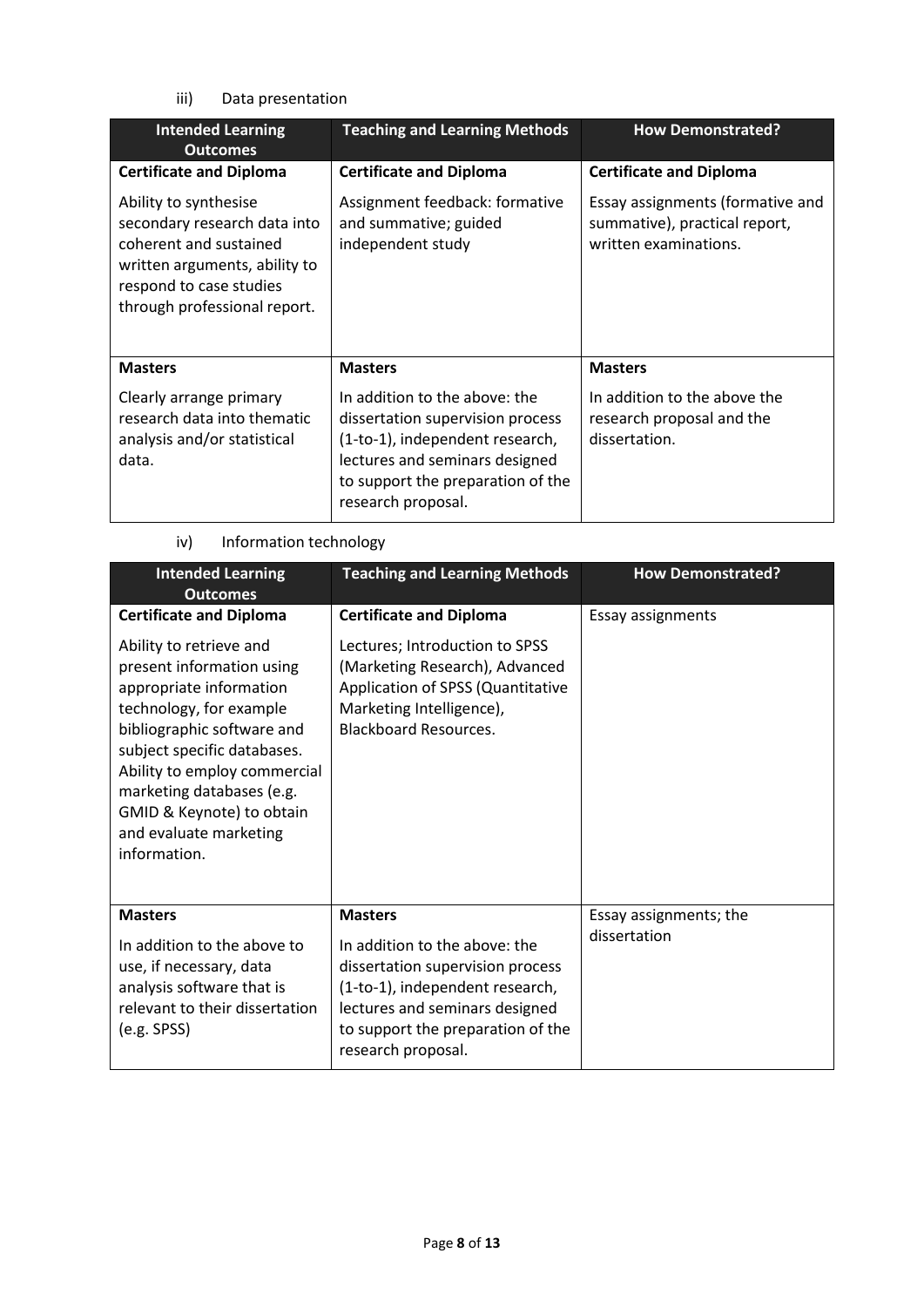v) Problem solving

| <b>Intended Learning</b><br><b>Outcomes</b>                                                                                                                                                                                                                                                                                                                                                            | <b>Teaching and Learning Methods</b>                                                                                                           | <b>How Demonstrated?</b>                                                                                           |
|--------------------------------------------------------------------------------------------------------------------------------------------------------------------------------------------------------------------------------------------------------------------------------------------------------------------------------------------------------------------------------------------------------|------------------------------------------------------------------------------------------------------------------------------------------------|--------------------------------------------------------------------------------------------------------------------|
| Certificate, Diploma and<br><b>Masters</b><br>Ability to identify,<br>investigate, analyse,<br>formulate and advocate<br>solutions to problems. Ability<br>to identify problems and<br>opportunities faced by<br>organisations using case<br>studies. Analysis should lead<br>to the proposal of<br>sustainable actions that help<br>resolve problems and to<br>capitalise on latent<br>opportunities. | Research methods classes and<br>independent research,<br>particularly that supported by<br>dissertation supervision.<br>Marketing case studies | Practical report, Essay<br>assignments, independent<br>research, particularly that leading<br>to the dissertation. |

vi) Working relationships

| <b>Intended Learning</b><br><b>Outcomes</b>                                                                                   | <b>Teaching and Learning Methods</b>                                                                                                                                                                                                         | <b>How Demonstrated?</b>                                                                                                |  |
|-------------------------------------------------------------------------------------------------------------------------------|----------------------------------------------------------------------------------------------------------------------------------------------------------------------------------------------------------------------------------------------|-------------------------------------------------------------------------------------------------------------------------|--|
| <b>Certificate and Diploma</b>                                                                                                | <b>Certificate and Diploma</b>                                                                                                                                                                                                               | <b>Certificate and Diploma</b>                                                                                          |  |
| Ability to work<br>collaboratively as part of a<br>team; ability to contribute<br>and comment on ideas in<br>learning groups. | Participation in seminar activities<br>such as moderating and<br>participating in a focus groups;<br>group problem solving through<br>marketing case studies as well as<br>preparation of short<br>presentations.                            | Formative assessment based on<br>informal qualitative feedback on<br>content and performance from<br>teacher and peers. |  |
| <b>Masters</b>                                                                                                                | <b>Masters</b>                                                                                                                                                                                                                               | <b>Masters</b>                                                                                                          |  |
| Knowing how and when to<br>draw on the knowledge and<br>expertise of others.                                                  | In addition to the above: the<br>establishment of a working<br>relationship with the supervisor<br>of the dissertation (or the<br>resolution of any problems<br>through consultation with the<br>Module Leader and the<br>Programme Leader). | In addition to the above, the<br>dissertation                                                                           |  |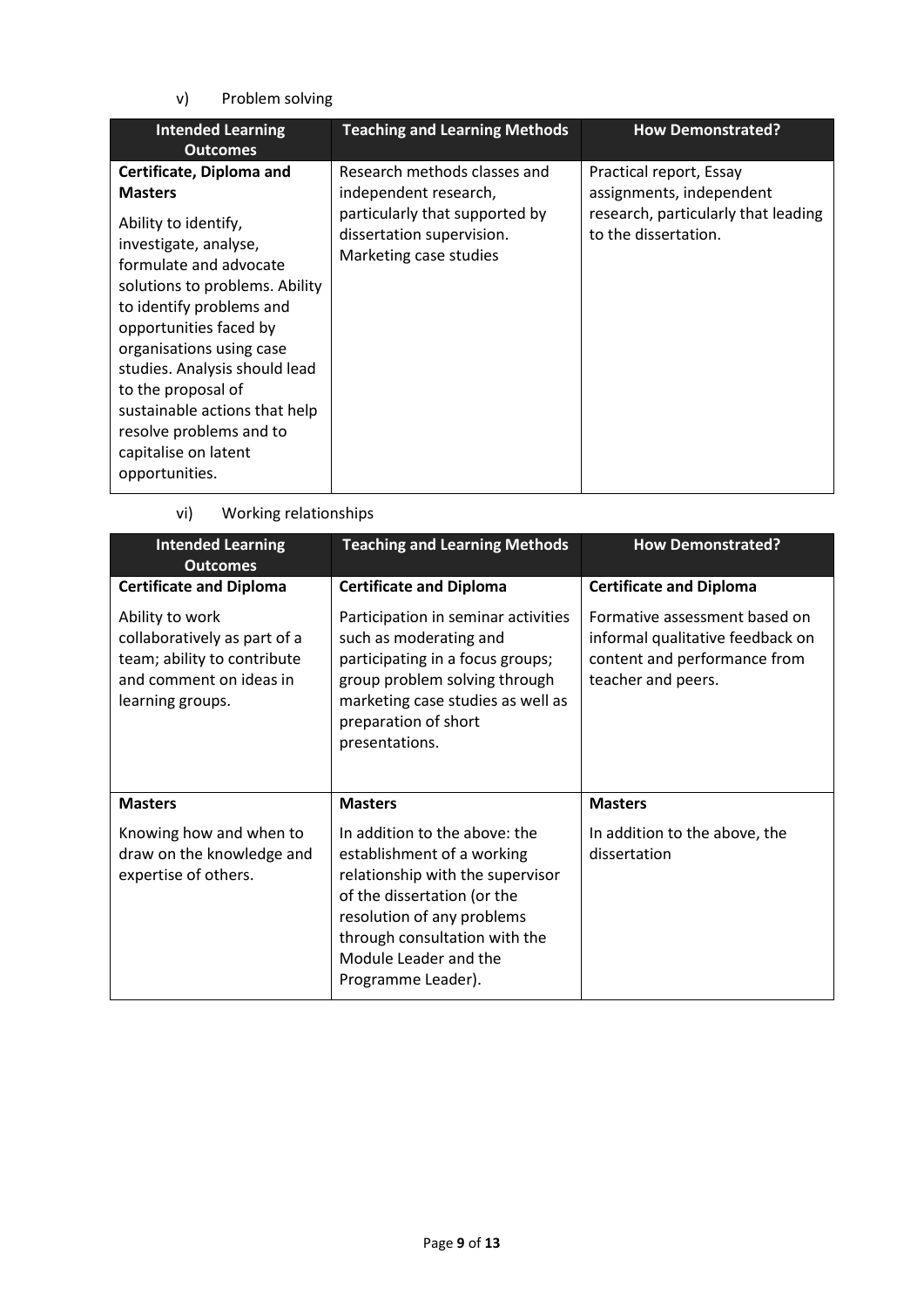vii) Managing learning

| <b>Intended Learning</b><br><b>Outcomes</b>                                                                                                                                                                                                                           | <b>Teaching and Learning Methods</b>                                                                                        | <b>How Demonstrated?</b>                                            |  |
|-----------------------------------------------------------------------------------------------------------------------------------------------------------------------------------------------------------------------------------------------------------------------|-----------------------------------------------------------------------------------------------------------------------------|---------------------------------------------------------------------|--|
| <b>Certificate and Diploma</b>                                                                                                                                                                                                                                        | <b>Certificate and Diploma</b>                                                                                              | <b>Certificate and Diploma</b>                                      |  |
| Management of an extensive<br>literature and familiarisation<br>with subject-relevant<br>debates and concepts. To<br>manage guided independent<br>study to ensure the<br>completion of assessment<br>tasks and successfully<br>manage the related study<br>work-load. | Lectures; seminars; guided<br>independent study, self-<br>reflection on assignment<br>feedback; formative and<br>summative. | <b>Essay Assignments; written</b><br>examinations                   |  |
| <b>Masters</b>                                                                                                                                                                                                                                                        | <b>Masters</b>                                                                                                              | <b>Masters</b>                                                      |  |
| In addition to the above:<br>Identify a credible research<br>project; construct a feasible<br>research timetable; carry out<br>independent research.                                                                                                                  | In addition to the above: the<br>dissertation supervision process<br>$(1-to-1).$                                            | In addition to the above,<br>Research proposal and<br>dissertation. |  |

### viii) Career management

| <b>Intended Learning</b><br><b>Outcomes</b>                                                                                                                                | <b>Teaching and Learning Methods</b>                                                                                                                                                                | <b>How Demonstrated?</b>       |  |
|----------------------------------------------------------------------------------------------------------------------------------------------------------------------------|-----------------------------------------------------------------------------------------------------------------------------------------------------------------------------------------------------|--------------------------------|--|
| <b>Certificate and Diploma</b>                                                                                                                                             | <b>Certificate and Diploma</b>                                                                                                                                                                      | <b>Certificate and Diploma</b> |  |
| Ability to take charge of<br>progress and development;<br>to reflect on strengths and<br>limitations, interests,<br>motivation and skills;<br>recognition of achievements. | Personal Tutor system; self-<br>reflection on assignment<br>feedback; guest lecture/s from<br>alumni and marketing<br>professionals, Continuing<br><b>Professional Development</b><br>opportunities | Personal Development Planning  |  |
| <b>Masters</b>                                                                                                                                                             | <b>Masters</b>                                                                                                                                                                                      | <b>Masters</b>                 |  |
| In addition to the above: if<br>appropriate, to research an<br>area which may be relevant<br>to the student's career<br>preferences                                        | In addition to the above; the<br>dissertation supervision process                                                                                                                                   | <b>Dissertation</b>            |  |

## **10. Special features**

N/A

## **11. Indicators of programme quality**

The quality of all ULSB programmes is the responsibility of the School's Learning and Teaching Committee. The School use a variety of indicators to maintain oversight of programme quality including: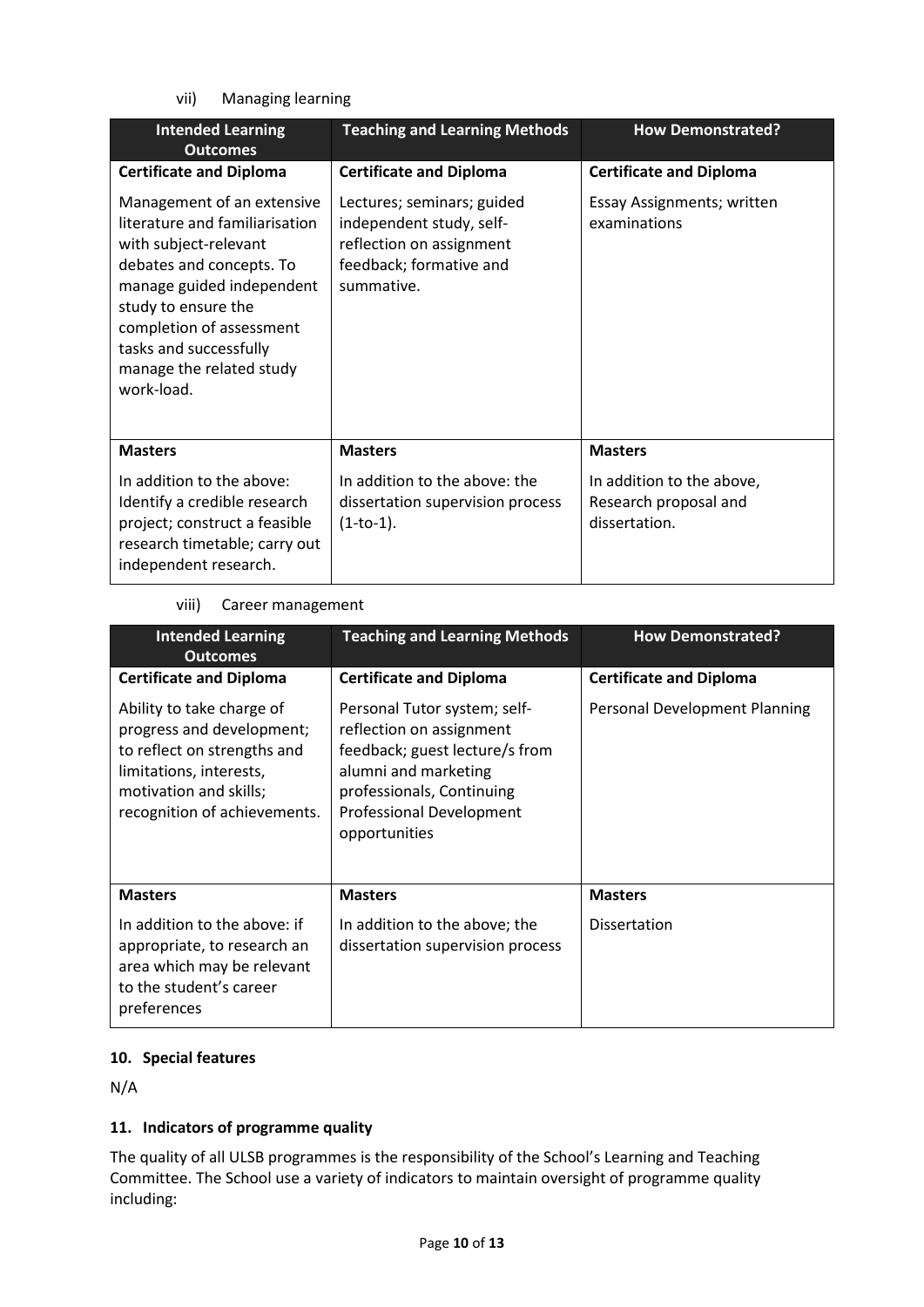- External Examiner Reports
- **Internally Administered Student Satisfaction Feedback**
- Student Attainment Data
- Peer Enhancement of Learning and Teaching Process and Reporting
- Panel of Examiners

All programmes are reviewed formally through the University administered processes of:

- Periodic Development Review
- Programme Level Annual Development Review
- Curriculum Planning

## **12. Criteria for award and classification**

This programme follows the standard scheme of taught postgraduate award and classification set out i[n Senate Regulations](http://www.le.ac.uk/senate-regulations) – see the version of *Senate Regulation 6 governing taught postgraduate programmes of study* relevant to year of entry.

### **13. Progression points**

As defined i[n Senate Regulations](http://www.le.ac.uk/senate-regulation6) - refer to the version of *Senate Regulation 6 governing taught postgraduate programmes of study* relevant to year of entry.

In cases where a student has failed to meet a requirement to progress he or she will be required to withdraw from the course and a recommendation will be made to the Board of Examiners for an intermediate/exit award where appropriate.

## **14. Rules relating to re-sits or re-submissions**

As defined i[n Senate Regulations](http://www.le.ac.uk/senate-regulation6) - refer to the version of *Senate Regulation 6 governing taught postgraduate programmes of study* relevant to year of entry.

## **15. External Examiners reports**

The details of the External Examiner(s) for this programme and the most recent External Examiners' reports for this programme can be found at **exampapers@Leicester** [log-in required]

## **16. Additional features** (e.g. timetable for admissions)

n/a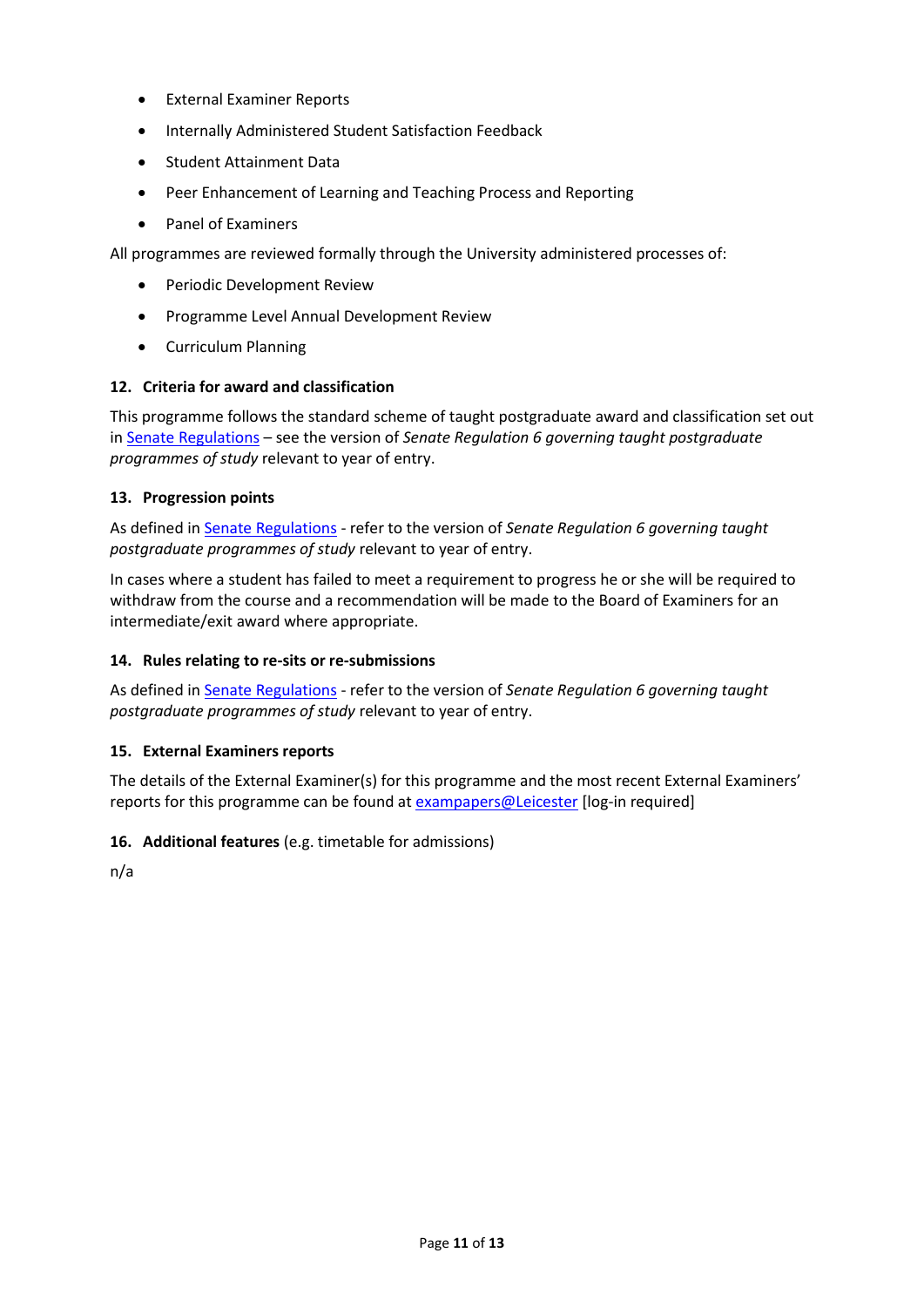

# **Programme Specification (Postgraduate) FOR ENTRY YEAR: 2021/22**

**Date created:** 19/11/2020 **Last amended:** 17/02/2021 **Version no.** 1

## **Appendix 1: Programme structure (programme regulations)**

The University regularly reviews its programmes and modules to ensure that they reflect the current status of the discipline and offer the best learning experience to students. On occasion, it may be necessary to alter particular aspects of a course or module.

MSc in Marketing for the Creative Industries

## **Credit breakdown**

| <b>Status</b>        | <b>Year long</b> | Semester 1 | Semester 2 | Other delivery<br>period |
|----------------------|------------------|------------|------------|--------------------------|
| Core taught          | n/a              | 60 credits | 60 credits | n/a                      |
| Optional             | n/a              | n/a        | n/a        | n/a                      |
| Dissertation/project | n/a              | n/a        | n/a        | 60 credits               |

180 credits in total

## **Level 7/Year 1 2021/22**

### Core modules

| Delivery period | Code   | <b>Title</b>                                     | <b>Credits</b> |
|-----------------|--------|--------------------------------------------------|----------------|
| Semester 1      | MN7010 | Principles of Marketing                          | 30 credits     |
| Semester 1      | MN7016 | Consumption and the Creative Industries          | 30 credits     |
| Semester 2      | MN7012 | <b>Research Methods for Marketing</b>            | 30 credits     |
| Semester 2      | MN7017 | Strategies for Creative Marketing and Innovation | 30 credits     |